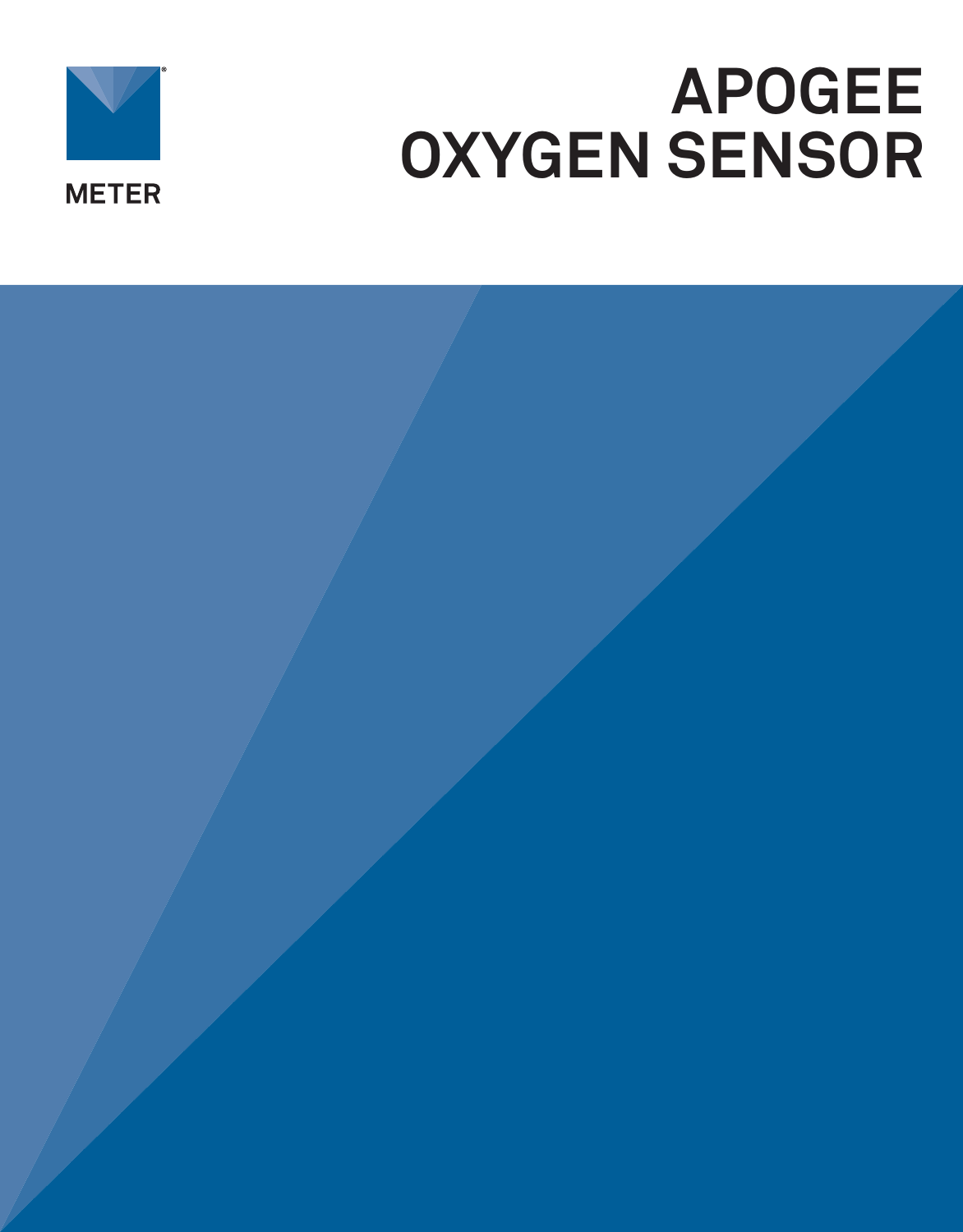# **TABLE OF CONTENTS**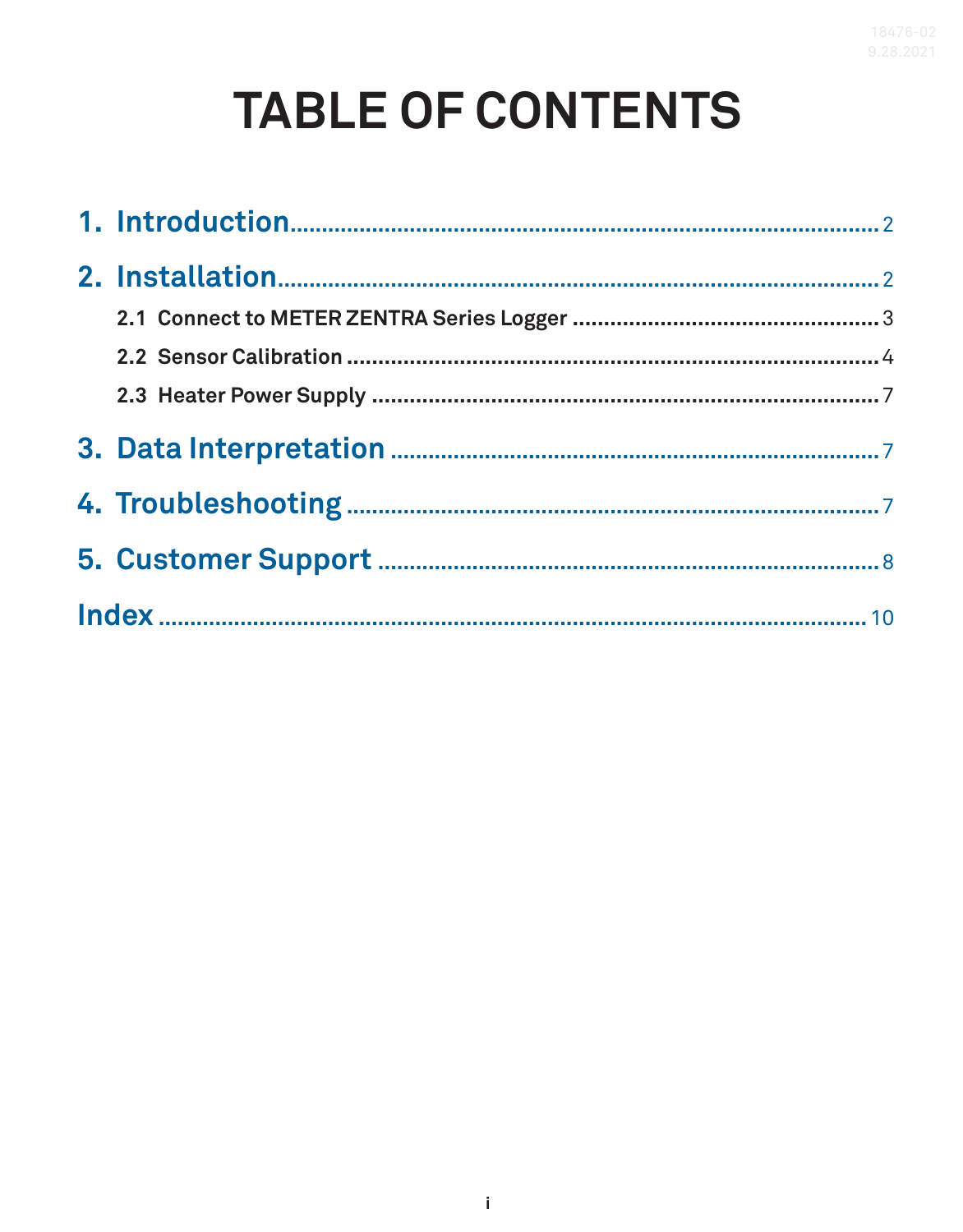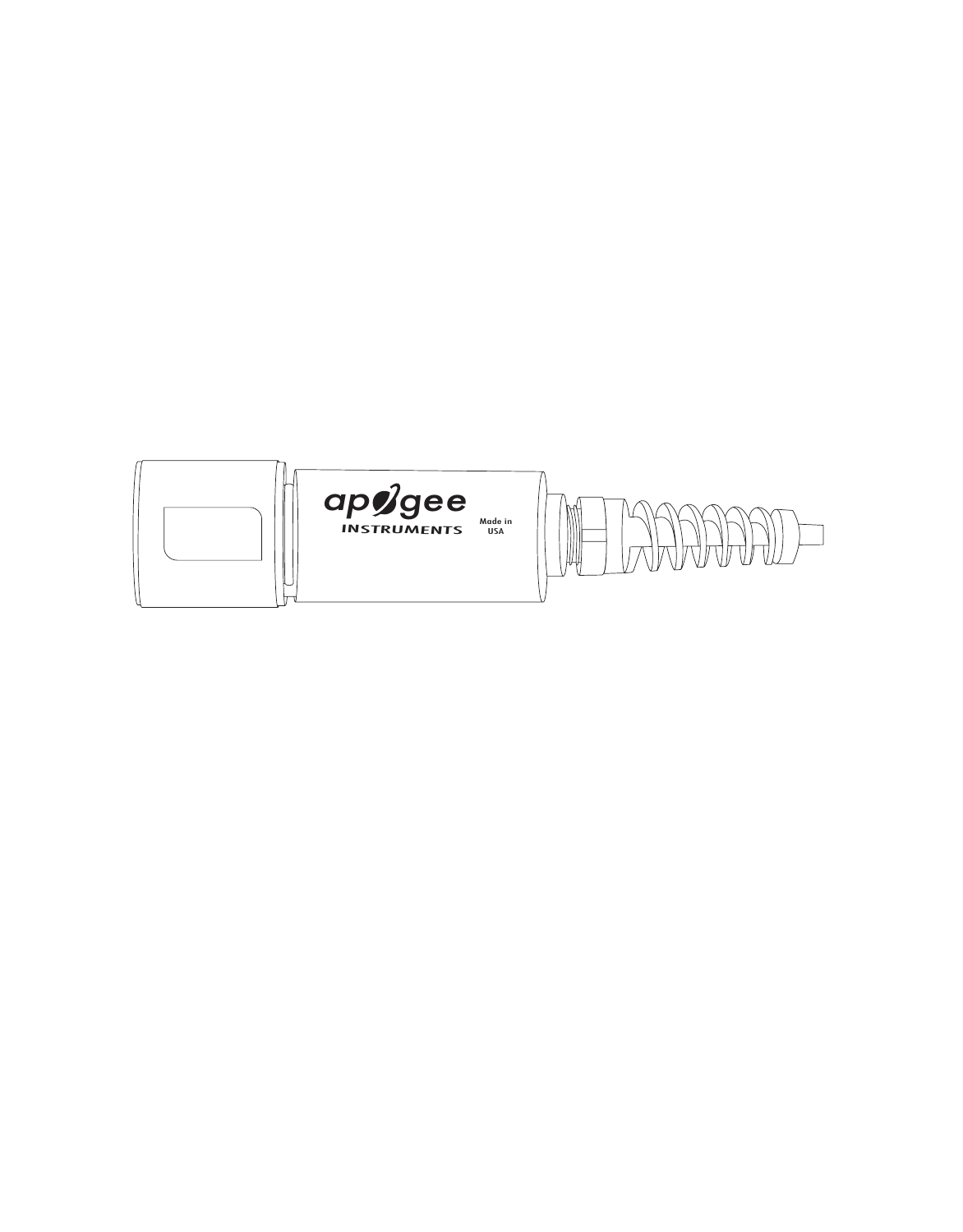## <span id="page-3-0"></span>**1. INTRODUCTION**

Apogee Instruments SO-411 Soil Response Thermistor Reference Oxygen Sensor is a gaseous oxygen sensor designed primarily for use in soil applications.

Apogee SO-411 sensors purchased from METER come preconfigured by METER to work seamlessly with METER ZENTRA series data loggers. The information in this document explains how to integrate Apogee SO-411 sensors into the ZENTRA system and attach an auxiliary power supply for the internal heaters. Details of how the ZENTRA system handles the data are also included. Please read this document carefully in its entirety before going out to the field. For more information on Apogee oxygen sensors, please review the [SO-411 User Manual](https://www.apogeeinstruments.com/content/SO-400-manual.pdf) on the [Apogee poduct page](http://apogeeinstruments.com/so-411-sdi-12-soil-response-thermistor-reference-oxygen-sensor) (apogeeinstruments.com/ so-411-sdi-12-soil-response-thermistor-reference-oxygen-sensor).

### **2. INSTALLATION**

Follow the steps listed in [Table 1](#page-3-1) to install Apogee oxygen sensors in the field.

|                     | Apogee S0-411 Oxygen Sensor (preconfigured by METER, included in order)                                                                                                                                                                                   |
|---------------------|-----------------------------------------------------------------------------------------------------------------------------------------------------------------------------------------------------------------------------------------------------------|
|                     | Apogee AO-001 Diffusion Head (included in order)                                                                                                                                                                                                          |
|                     | <b>Shovel or Auger</b> (if application requires sensor burial)                                                                                                                                                                                            |
| <b>Tools Needed</b> | METER ZENTRA series data logger ZL6 or EM60                                                                                                                                                                                                               |
|                     | METER ZSC Bluetooth <sup>®</sup> Sensor Interface (optional)                                                                                                                                                                                              |
|                     | <b>METER ZENTRA software</b> ZENTRA Utility, ZENTRA Utility Mobile, or<br><b>ZENTRA Cloud</b>                                                                                                                                                             |
|                     | <b>Conduct System Check</b>                                                                                                                                                                                                                               |
|                     | METER strongly recommends setting up and testing the system (sensors and<br>data loggers) in the lab or office.                                                                                                                                           |
|                     | Inspect and verify all components are intact.                                                                                                                                                                                                             |
|                     | Visit the data logger product page for the most up-to-date software and firmware.                                                                                                                                                                         |
|                     | Verify all sensors are functional and read within expected ranges.                                                                                                                                                                                        |
|                     | Install AO-001 Diffusion Head                                                                                                                                                                                                                             |
| Preparation         | Slide the included o-ring onto the male threads of the SO-411 sensor.                                                                                                                                                                                     |
|                     | Screw the AQ-001 diffusion head onto the SQ-411 sensor.                                                                                                                                                                                                   |
|                     | NOTE: This is important to keep the Teflon® filter from becoming plugged and thereby<br>reducing oxygen diffusion to the sensing mechanism.                                                                                                               |
|                     | <b>Calibrate Sensor for Atmospheric Pressure Dependence</b><br>To accurately measure oxygen concentration in relative units (%), Apogee<br>oxygen sensors must be calibrated in ambient air at the elevation that they will<br>be deployed (Section 2.2). |

### <span id="page-3-1"></span>**Table 1 Installation**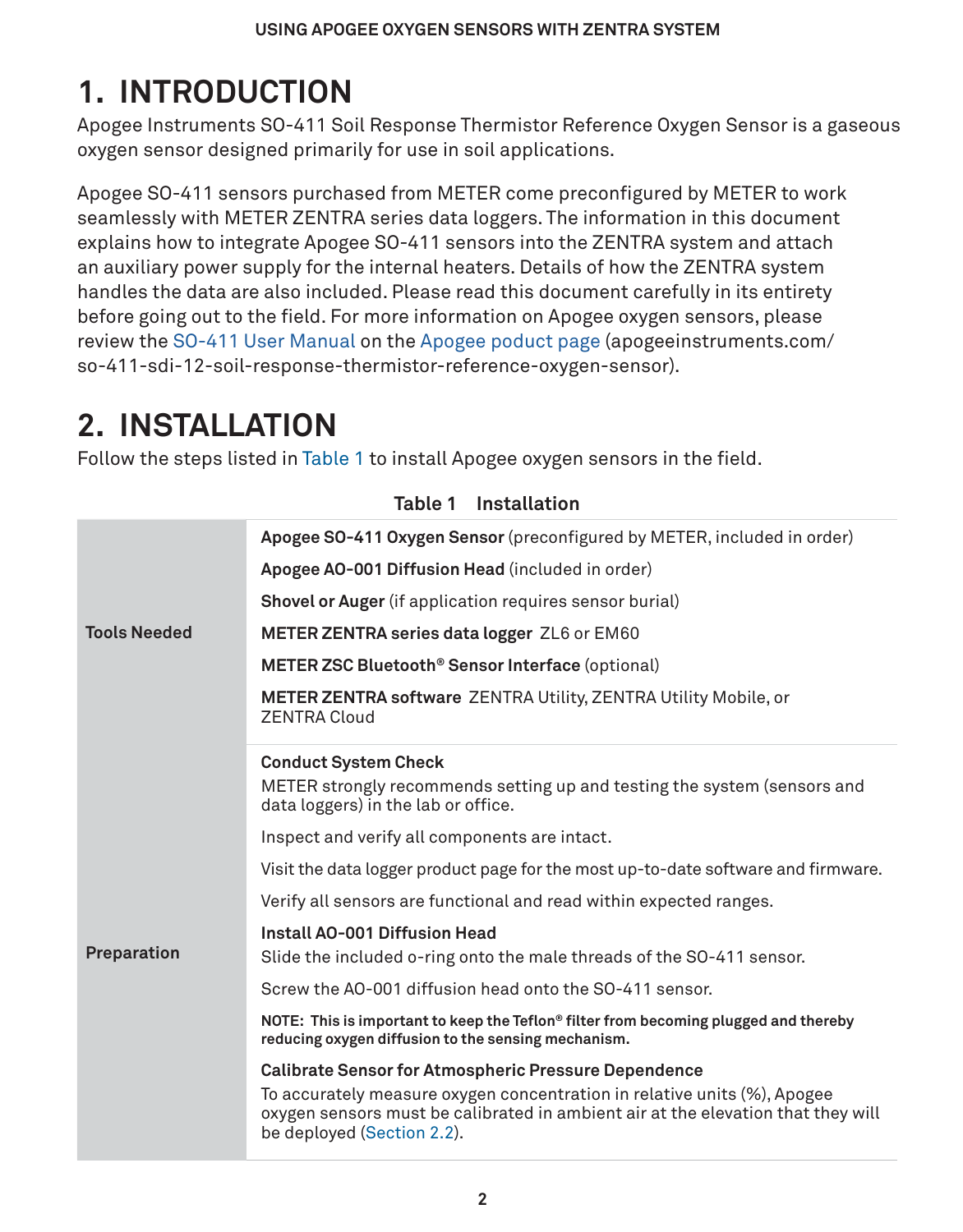| Table 1 | Installation (continued) |  |
|---------|--------------------------|--|
|---------|--------------------------|--|

<span id="page-4-0"></span>

|                     | <b>Install in Chosen Measurement Environment</b><br>For the most stable readings, sensors should be mounted vertically with the                                                                                                                                                                             |
|---------------------|-------------------------------------------------------------------------------------------------------------------------------------------------------------------------------------------------------------------------------------------------------------------------------------------------------------|
|                     | opening pointed down and the cable pointed up.                                                                                                                                                                                                                                                              |
|                     | For above-ground or enclosure installations, simply place the sensor in the<br>chosen measurement environment and secure as needed.                                                                                                                                                                         |
|                     | For buried installation, dig or auger a hole to desired depth and install the<br>oxygen sensor. Carefully backfill the hole.                                                                                                                                                                                |
|                     | <b>Secure and Protect Cables</b>                                                                                                                                                                                                                                                                            |
|                     | NOTE: Improperly protected cables can lead to severed cables or disconnected sensors.<br>Cabling issues can be caused by many factors such as rodent damage, driving over sensor<br>cables, tripping over cables, not leaving enough cable slack during installation, or poor<br>sensor wiring connections. |
| <b>Installation</b> | Install cables in conduit or plastic cladding when near the ground to avoid<br>rodent damage.                                                                                                                                                                                                               |
|                     | Gather and secure cables between the sensors and the data logger to the<br>mounting post in one or more places to ensure cable weight does not pull the<br>plug free from its port.                                                                                                                         |
|                     | <b>Connect to Data Logger</b><br>Plug the sensor into a data logger.                                                                                                                                                                                                                                        |
|                     | Use the data logger to make sure the sensor is reading properly.                                                                                                                                                                                                                                            |
|                     | Verify these readings are within expected ranges.                                                                                                                                                                                                                                                           |
|                     | For more instructions on connecting to data loggers, refer to Section 2.1.                                                                                                                                                                                                                                  |
|                     | <b>Connect Heater Leads</b><br>Connect a continuous 12-VDC supply across the red (positive) and black<br>(negative) leads of the heater cable if the oxygen sensor is deployed in soil<br>(Section 2.3).                                                                                                    |

### <span id="page-4-1"></span>**2.1 CONNECT TO METER ZENTRA SERIES LOGGER**

Apogee SO-411 sensors are preconfigured by METER and work seamlessly with METER ZENTRA series data loggers. The sensors come with a 3.5-mm stereo plug connector [\(Figure 1](#page-4-2)) to facilitate easy connection with the data loggers. Apogee sensors come standard with a 5-m cable that splits into separate leads for the data logger and the heater power supply.



<span id="page-4-2"></span>**Figure 1 3.5-mm stereo plug connector wiring**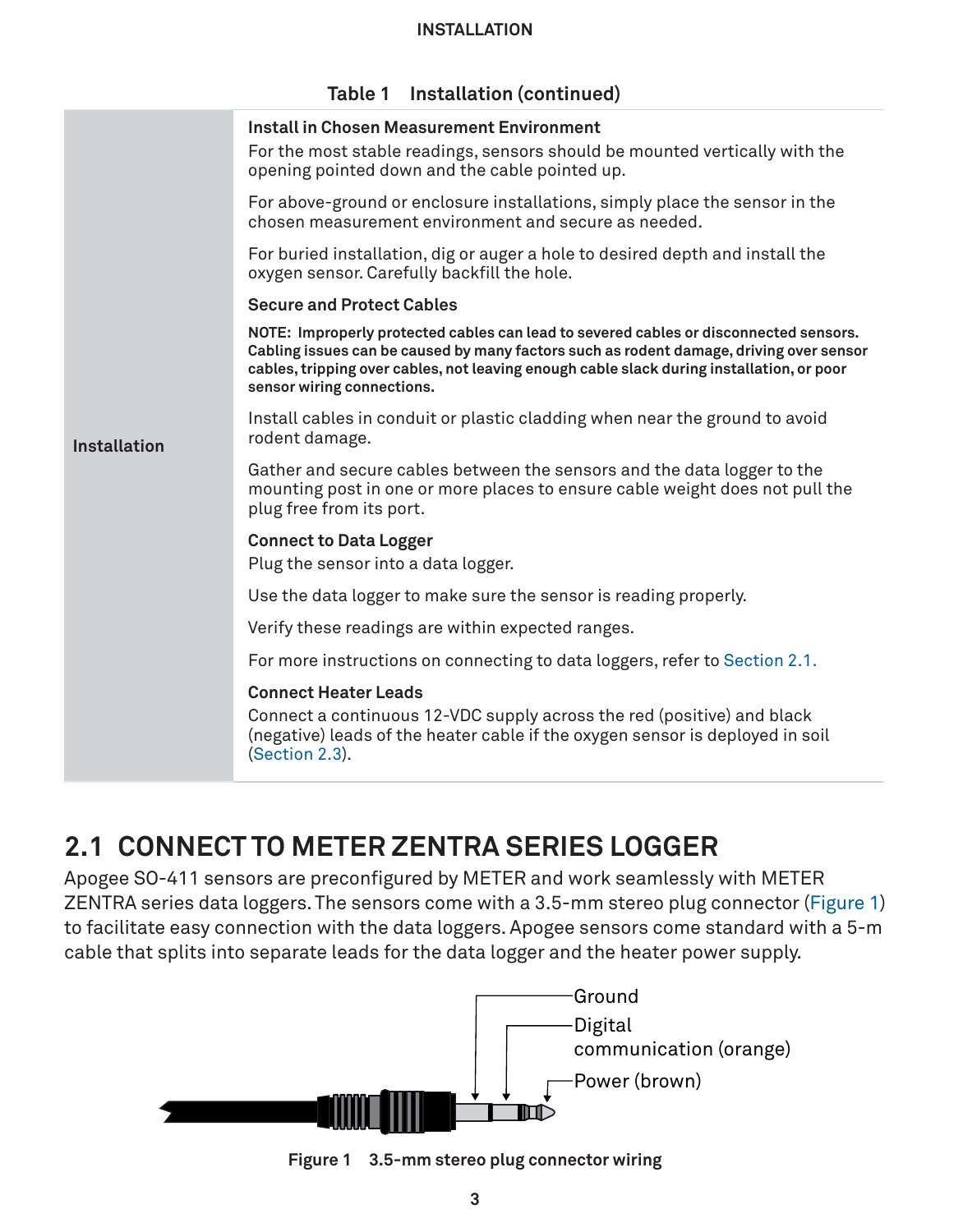<span id="page-5-0"></span>Check the METER download webpage for the most recent data logger firmware. Logger configuration may be done using either ZENTRA Utility (desktop and mobile application) or ZENTRA Cloud (web-based application for cell-enabled ZENTRA data loggers).

1. Plug the stereo plug connector into one of the sensor ports on the logger [\(Figure 2\)](#page-5-2).

<span id="page-5-2"></span>

**Figure 2 Logger connection**

- 2. Connect to the data logger via ZENTRA Utility with a laptop and USB cable or ZENTRA Utility Mobile app with a mobile device supporting Bluetooth communication.
- 3. Use ZENTRA Utility to scan the ports and make sure the sensors were properly identified by the logger and are reading properly.

METER data loggers should automatically recognize the Apogee sensor.

- 4. Use ZENTRA Utility to set the measurement interval.
- 5. Use ZENTRA Utility to configure communication settings for data transfer to ZENTRA Cloud.

Sensor data can be downloaded from METER data loggers using either ZENTRA Utility or ZENTRA Cloud. Refer to the logger user manual for more information.

### <span id="page-5-1"></span>**2.2 SENSOR CALIBRATION**

Before installing the oxygen sensor, it must be calibrated at ambient oxygen concentration (20.95%) at the elevation of the measurement site. Galvanic cell type oxygen sensors respond to the absolute oxygen concentration, which is dependent on absolute (barometric) pressure and temperature in addition to the oxygen concentration of air. Therefore, oxygen sensors are not calibrated at the factory and must be calibrated by the user before first use.

It is recommended that Apogee oxygen sensors be recalibrated periodically to maintain best accuracy. Refer to the [SO-411 user manual](https://www.apogeeinstruments.com/so-411-sdi-12-soil-response-thermistor-reference-oxygen-sensor/) for additional information (apogeeinstruments. com/so-411-sdi-12-soil-response-thermistor-reference-oxygen-sensor).

Apogee sensors can be calibrated with a METER ZSC Bluetooth device or ZL6 data logger.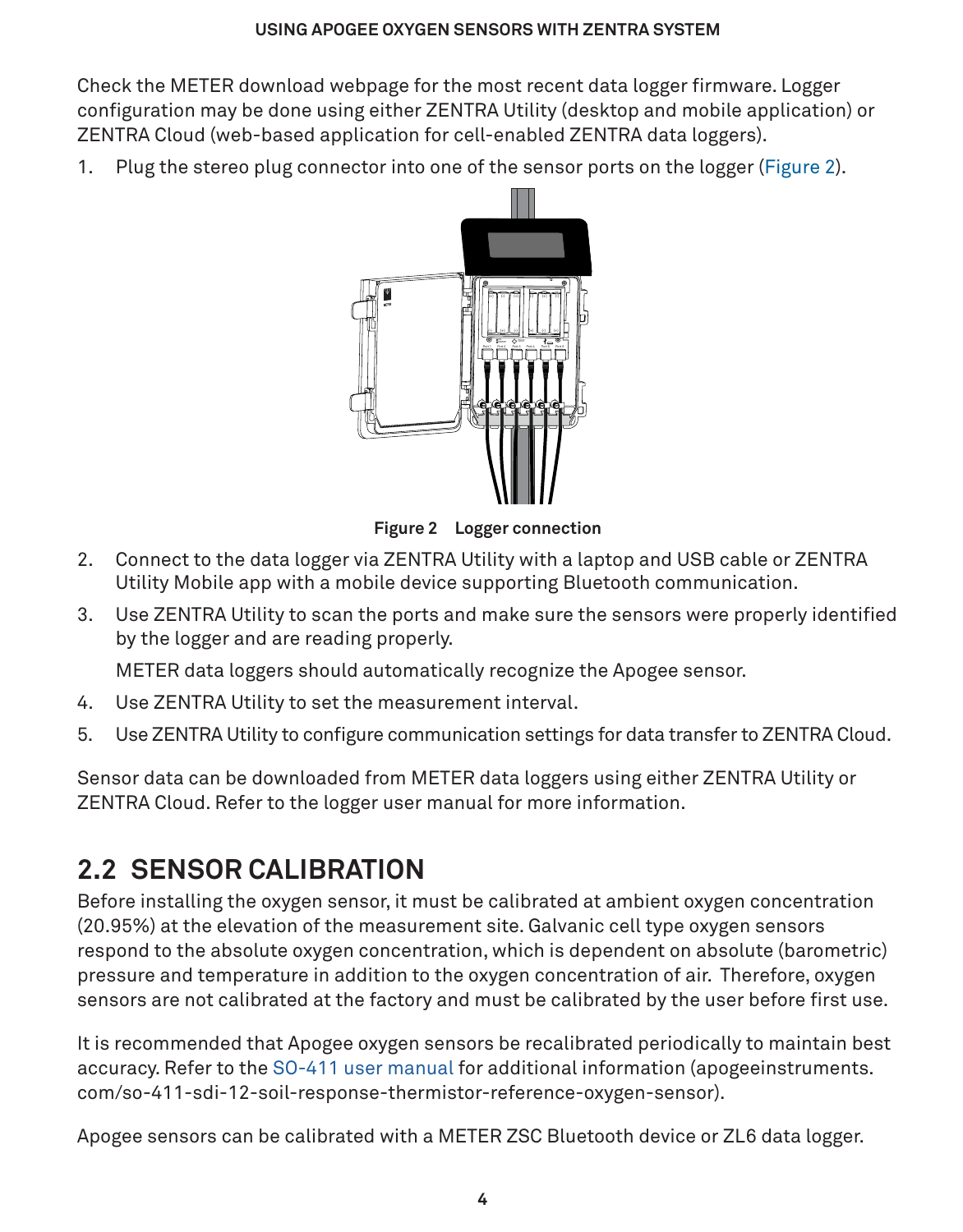#### **Installation**

### <span id="page-6-0"></span>**CALIBRATION WITH ZSC AND ZENTRA UTILITY MOBILE**

- 1. Connect the Apogee oxygen sensor cable to the ZSC device sensor port.
- 2. Open ZENTRA Utility Mobile on an iOS<sup>®</sup> or Android<sup>™</sup> device.
- 3. Connect to the ZSC Bluetooth device.
- 4. Check that SO-411 data is communicating correctly with the ZSC (an inaccurate oxygen concentration and a temperature should appear).
- 5. Go to More…
- 6. Go to Device & Sensor Tools.
- 7. Select Apogee oxygen sensor calibration.
- 8. Go back to the device main screen and ensure that the oxygen concentration now reads very close to 20.95%.

If Apogee oxygen sensor calibration is not listed under Device & Sensor Tools, the calibration can be done using a terminal window.

- 1. Connect the Apogee oxygen sensor cable to the ZSC device sensor port.
- 2. Open ZENTRA Utility Mobile on an iOS or Android device.
- 3. Connect to the ZSC Bluetooth device.
- 4. Check that the SO-411 is communicating correctly with the ZSC (an inaccurate oxygen concentration and a temperature should appear).
- 5. Go to More…
- 6. Go to Terminal.
- 7. In the Send a Command box, type sdicmd ?XAMBR!
- 8. Select Send.
- 9. Go back to the device main screen and ensure that the oxygen concentration now reads very close to 20.95%.

### **CALIBRATION WITH ZL6 AND ZENTRA UTILITY**

- 1. Connect the Apogee oxygen sensor cable to an available port on the ZL6.
- 2. Open ZENTRA Utility on a computer.
- 3. Plug the micro-USB cable connector to the ZL6 and the USB cable connector to the computer.
- 4. Click the Connect button on ZENTRA Utility to connect to the ZL6.
- 5. Scan ports to check that the SO-411 is communicating correctly with the ZL6 (an inaccurate oxygen concentration and a temperature should appear).
- 6. Go to Actions > Digital Sensor Terminal.
- 7. Select the ZL6 port connected to the oxygen sensor cable.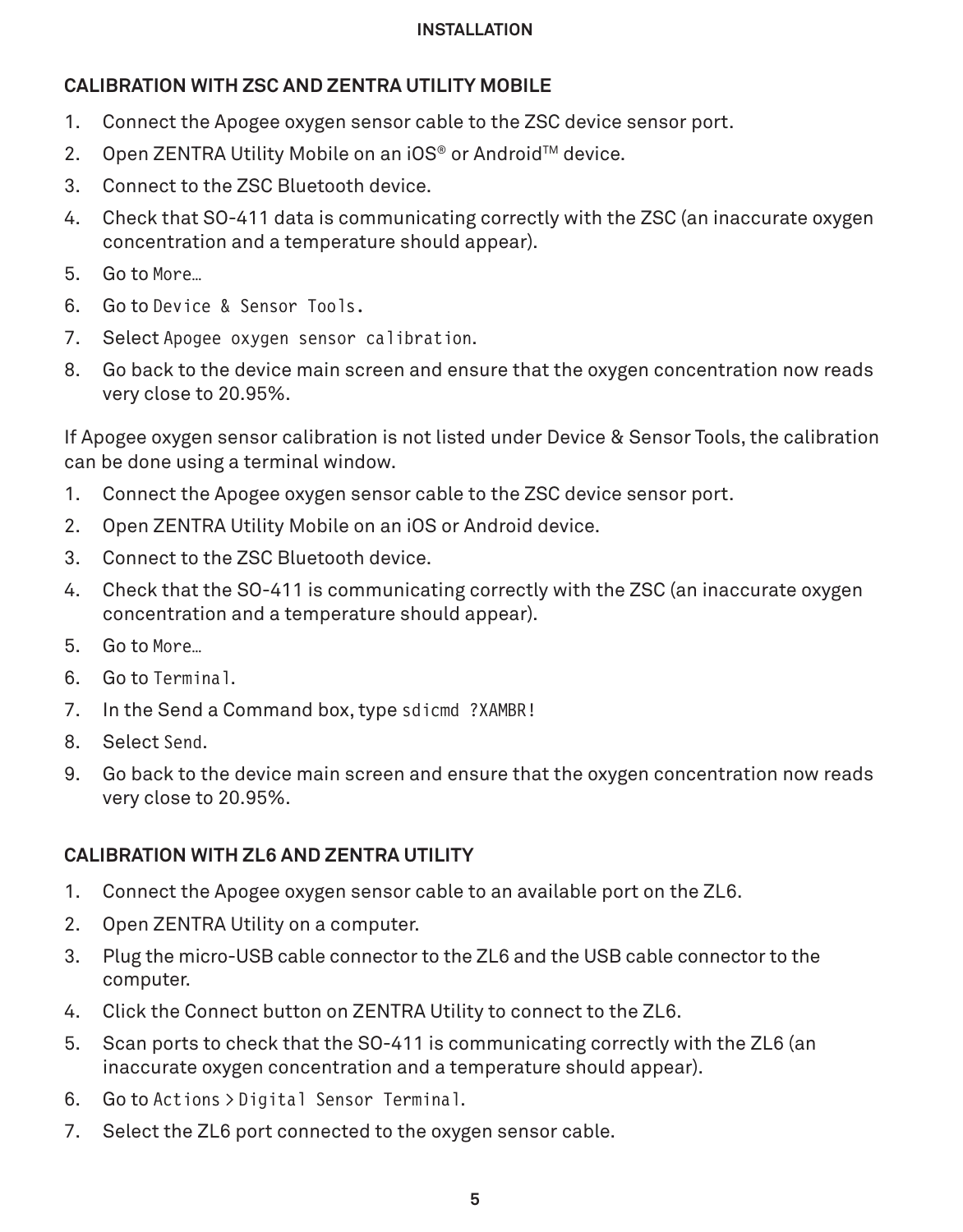#### **USING APOGEE OXYGEN SENSORS WITH ZENTRA SYSTEM**

- <span id="page-7-1"></span>8. In the command box, type ?XAMBR!
- 9. Select Send.
- 10. Select Scan and ensure that the oxygen concentration now reads very close to 20.95%.

### **CALIBRATION WITH ZL6 AND ZENTRA UTILITY MOBILE**

- 1. Connect the Apogee oxygen sensor cable to an available port on the ZL6.
- 2. Press the **TEST** button on the ZL6 to advertise Bluetooth.
- 3. Open ZENTRA Utility Mobile on an iOS or Android device.
- 4. Connect to the 716 Bluetooth.
- 5. Check that the SO-411 is communicating correctly with the ZL6 (an inaccurate oxygen concentration and a temperature should appear).
- 6. Go to More…
- 7. Go to Device & Sensor Tools.
- 8. Select Apogee oxygen sensor calibration.
- 9. Go back to the device main screen and ensure that the oxygen concentration now reads very close to 20.95%.

If Apogee oxygen sensor calibration is not listed under Device & Sensor Tools, the calibration can be done using a terminal window.

- 1. Connect the Apogee oxygen sensor cable to an available port on the ZL6. Note the port as this will be used as [Y] for [step 8.](#page-7-0)
- 2. Press the **TEST** button on the ZL6 to advertise Bluetooth.
- 3. Open ZENTRA Utility Mobile on an iOS or Android device.
- 4. Connect to the 716 Bluetooth.
- 5. Check that the SO-411 is communicating correctly with the ZL6 (an inaccurate oxygen concentration and a temperature should appear).
- 6. Go to More…
- 7. Go to Terminal.
- 8. In the Send a Command box, type sdicmd [Y] ?XAMBR!, where [Y] is the port number that the oxygen sensor is plugged into.

<span id="page-7-0"></span>For example, if the oxygen sensor is plugged into port 2, type sdicmd 2 ?XAMBR!

- 9. Select Send.
- 10. Go back to the device main screen and ensure that the oxygen concentration now reads very close to 20.95%.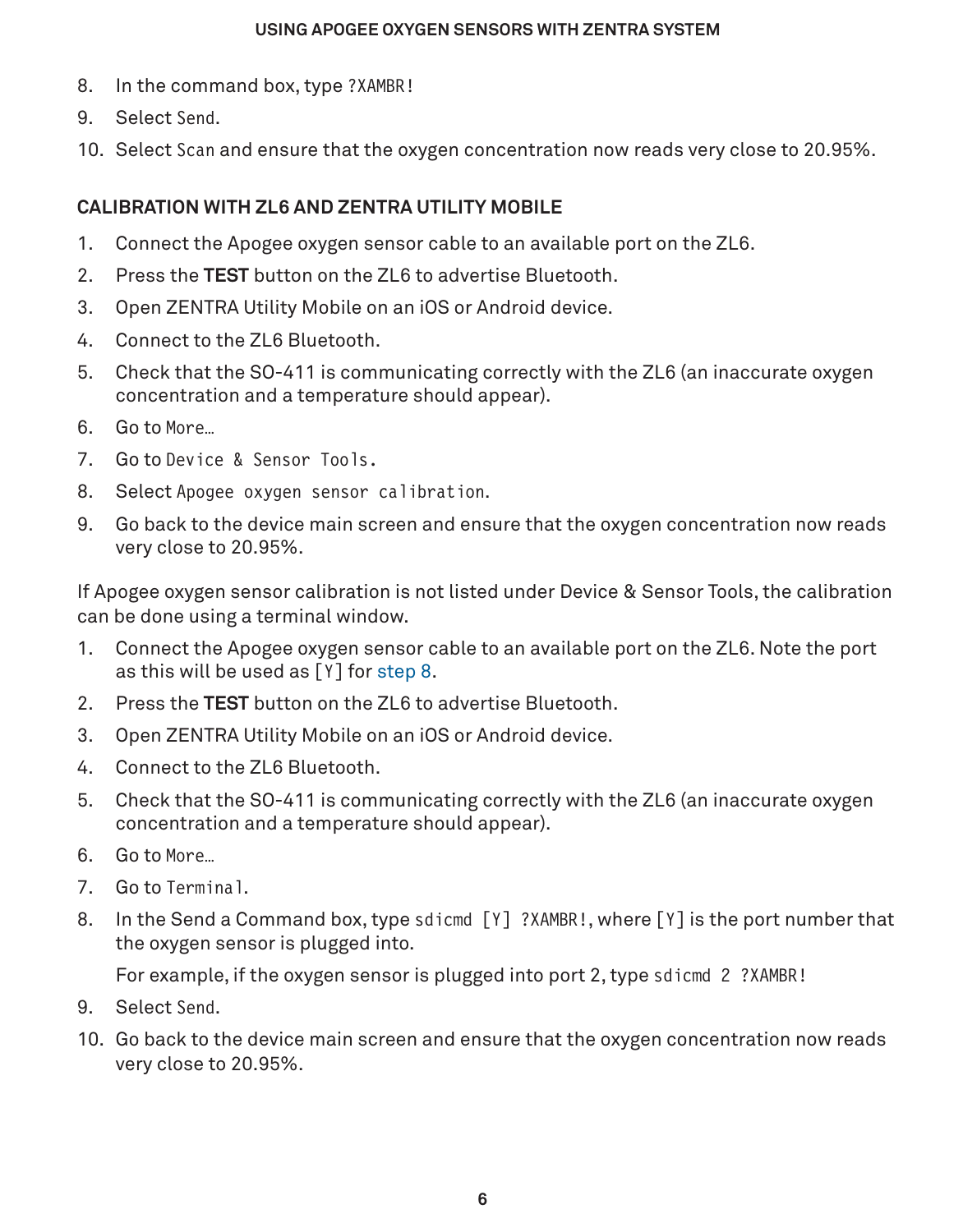### <span id="page-8-1"></span><span id="page-8-0"></span>**2.3 HEATER POWER SUPPLY**

Apogee oxygen sensors are equipped with an internal resistance heater. The heater is designed to maintain the temperature of the sensing element at approximately 2 °C above ambient temperature in condensing (100% relative humidity) environments (e.g., soil). Heating the sensing element keeps condensation from forming on the membrane, which would block the oxygen diffusion path and result in artificially low oxygen measurements for an extended period of time. To operate the heater, a continuous 12-VDC supply should be attached to the heater leads.

Apogee oxygen sensors purchased from METER for use with METER ZENTRA series data loggers come with a special cable addition that splits the sensor cable into a stereo connector that connects to the data logger and a separate heater cable. A continuous 12-VDC supply should be applied across the red (positive) and black (negative) leads of this heater cable.

If mains power is available, the 12-VDC supply can be a simple "wall wart". If mains power is unavailable, a 12-V battery is appropriate and a solar panel and charge controller can be used to maintain battery charge. Under most conditions, a small battery (7 A**·**h) with a 5-W solar panel is sufficient to heat multiple oxygen sensors. There are many battery, charge controller, and solar panel options available online and from local retailers.

# **3. DATA INTERPRETATION**

Apogee oxygen sensors used with the ZENTRA system report gaseous oxygen concentration in units of percent (%) and the internal sensor temperature in units that are configurable by the user.

# **4. TROUBLESHOOTING**

This troubleshooting section details possible major problems and their solutions. If the problem is not listed or these solutions do not solve the issue, contact [Customer Support](#page-9-1).

| <b>Problem</b>        | <b>Possible Solution</b>                                                                                                                                                                                                                                           |
|-----------------------|--------------------------------------------------------------------------------------------------------------------------------------------------------------------------------------------------------------------------------------------------------------------|
| Sensor not responding | Check power to the sensor and logger.                                                                                                                                                                                                                              |
|                       | Check sensor cable and stereo plug connector integrity.                                                                                                                                                                                                            |
|                       | Check that the SDI-12 address of the sensor is 0 (factory default).<br>Check this with ZENTRA Utility by going to Actions, select Digital<br>sensor terminal, choose the port that sensor is on, and send the<br>?I! command to the sensor from the dropdown menu. |

### **Table 2 Troubleshooting**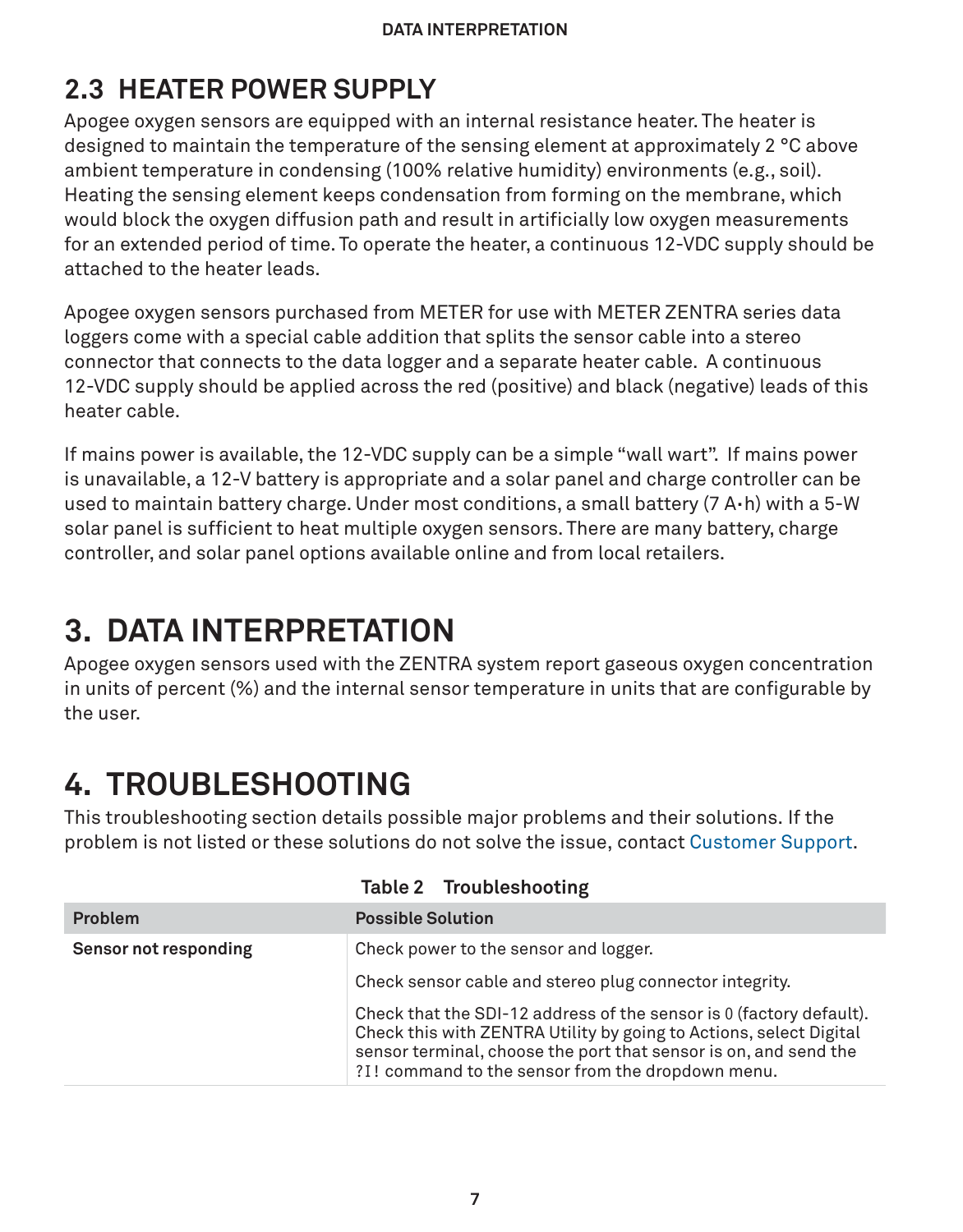#### **USING APOGEE OXYGEN SENSORS WITH ZENTRA SYSTEM**

<span id="page-9-0"></span>

| <b>Problem</b>                            | <b>Possible Solution</b>                                                                                                                   |
|-------------------------------------------|--------------------------------------------------------------------------------------------------------------------------------------------|
| Sensor values are not reasonable          | Sensor has not been calibrated. See Section 2.2.                                                                                           |
|                                           | Condensation on the filter membrane is preventing oxygen<br>diffusion to the sensing element. See Section 2.3.                             |
| Cable or stereo plug<br>connector failure | If the stereo plug connector is damaged or needs to be replaced,<br>contact Customer Support for a replacement connector or<br>splice kit. |
|                                           | If a cable is damaged refer to the METER wire-splicing guide for<br>cable repair.                                                          |

### **Table 2 Troubleshooting (continued)**

It is recommended that Apogee oxygen sensors be recalibrated periodically to maintain best accuracy. See [Section 2.2](#page-5-1) for directions on calibrating the sensor. Refer to the [SO-411 User](https://www.apogeeinstruments.com/so-411-sdi-12-soil-response-thermistor-reference-oxygen-sensor/)  [Manual](https://www.apogeeinstruments.com/so-411-sdi-12-soil-response-thermistor-reference-oxygen-sensor/) (apogeeinstruments.com/so-411-sdi-12-soil-response-thermistor-referenceoxygen-sensor)

### <span id="page-9-1"></span>**5. CUSTOMER SUPPORT**

### **NORTH AMERICA**

Customer support representatives are available for questions, problems, or feedback Monday through Friday, 7:00 am to 5:00 pm Pacific time.

| Email:        | support.environment@metergroup.com<br>sales.environment@metergroup.com |
|---------------|------------------------------------------------------------------------|
| <b>Phone:</b> | +1.509.332.5600                                                        |
| Fax:          | +1.509.332.5158                                                        |
|               | Website: metergroup.com                                                |

### **EUROPE**

Customer support representatives are available for questions, problems, or feedback Monday through Friday, 8:00 to 17:00 Central European time.

| Email: | support.europe@metergroup.com<br>sales.europe@metergroup.com |
|--------|--------------------------------------------------------------|
| Phone: | +49 89 12 66 52 0                                            |
| Fax:   | +49 89 12 66 52 20                                           |
|        | Website: metergroup.de                                       |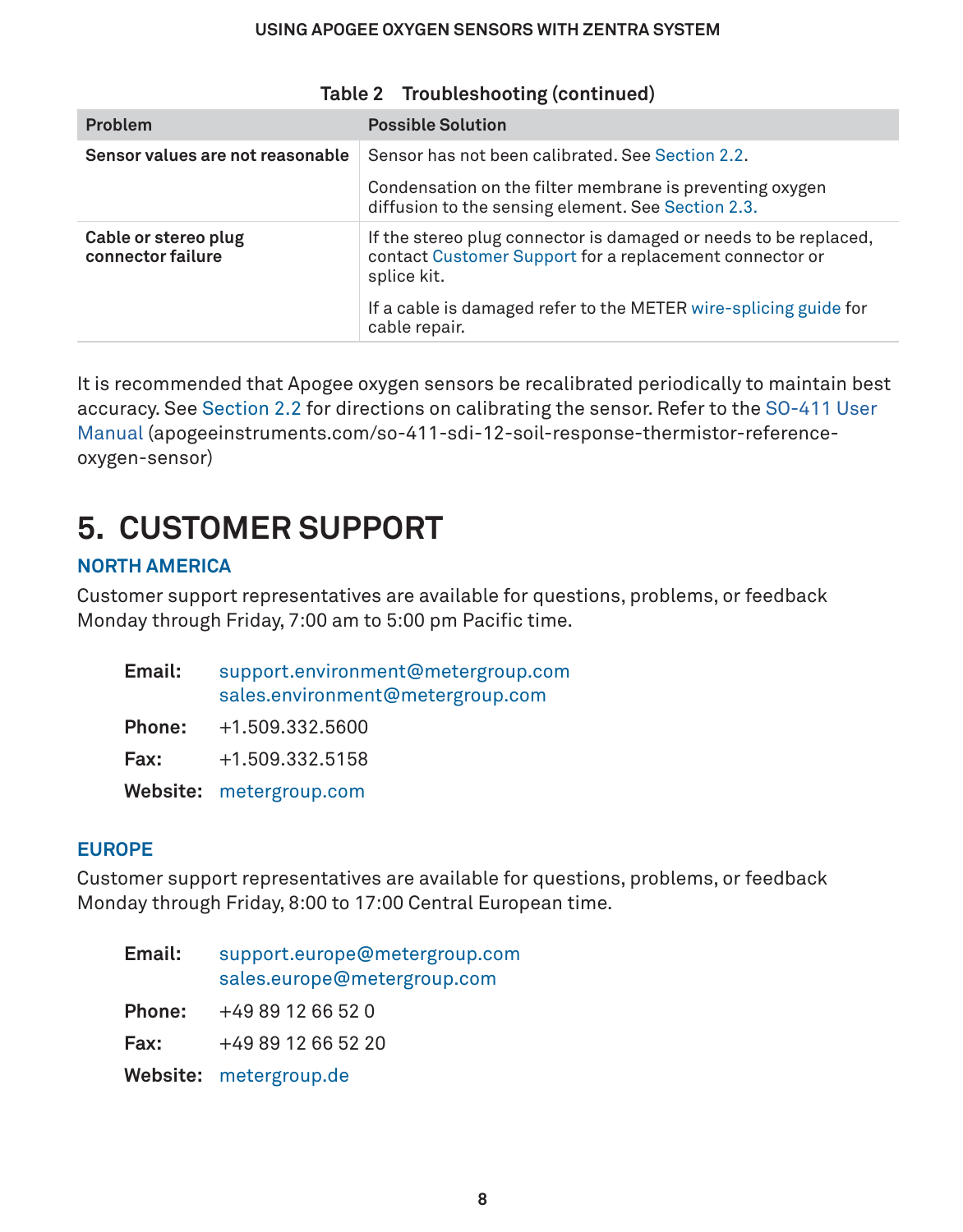#### **Customer Support**

<span id="page-10-0"></span>If contacting METER by email, please include the following information:

Name Address Phone Email address Instrument serial number Description of the problem

**NOTE: For products purchased through a distributor, please contact the distributor directly for assistance.**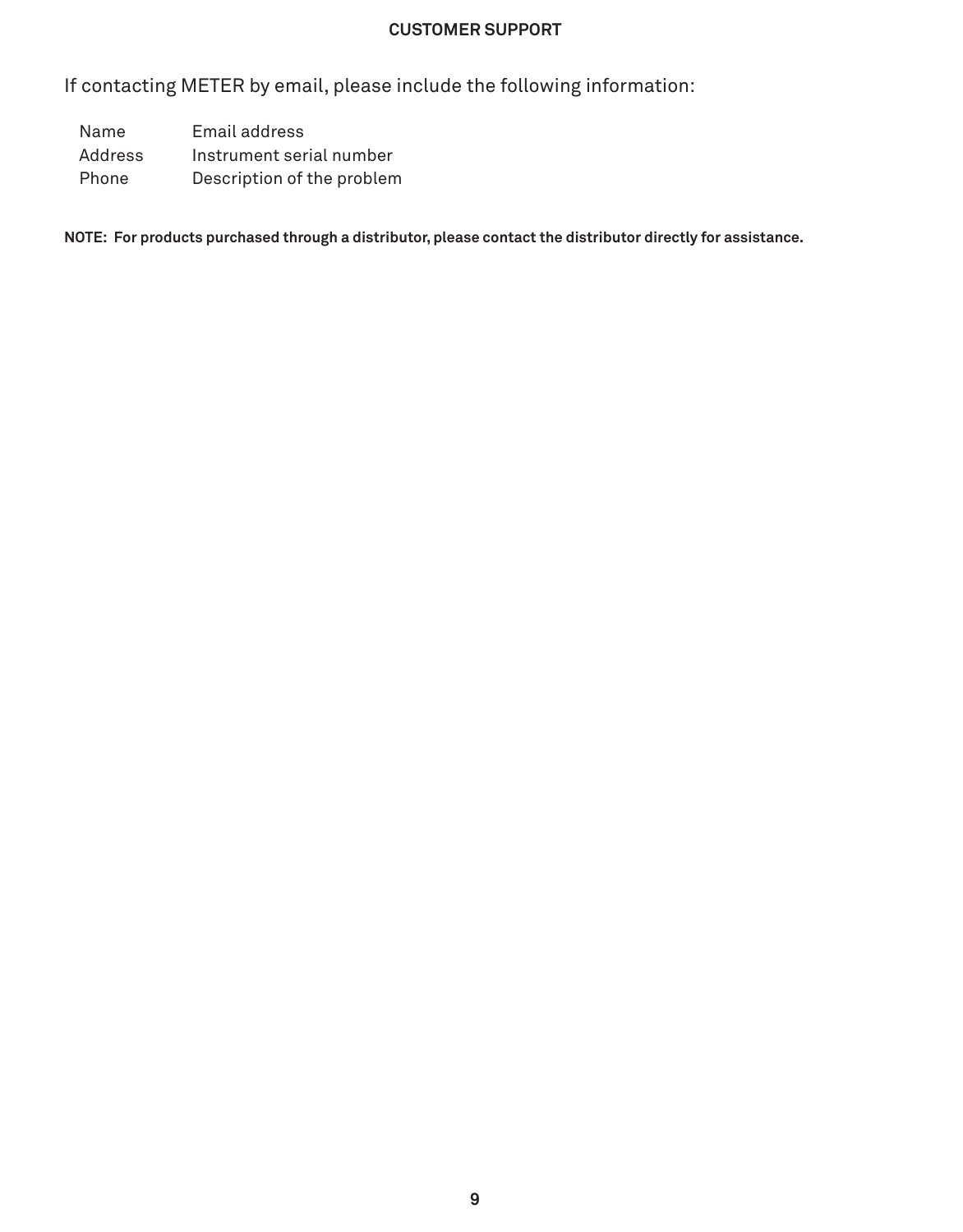**INDEX**

## <span id="page-11-0"></span>**INDEX**

### **C**

cables **[3](#page-4-0)** calibration **[2](#page-3-0)**, **[4](#page-5-0)[–6](#page-7-1)**, **[8](#page-9-0)** connecting **[3](#page-4-0)[–4](#page-5-0)** customer support **[8](#page-9-0)[–9](#page-10-0)**

### **D**

data **[7](#page-8-0)** data logger. See ZENTRA series data loggers

### **I**

installation **[2](#page-3-0)[–3](#page-4-0)** above-ground **[3](#page-4-0)** buried **[3](#page-4-0)** preparation **[2](#page-3-0)** tools needed **[2](#page-3-0)** internal heater **[2](#page-3-0)**, **[3](#page-4-0)**, **[7](#page-8-0)**

### **O**

oxygen concentration **[2](#page-3-0)**, **[4](#page-5-0)** oxygen sensor **[2](#page-3-0)**

### **S**

stereo plug connector **[3](#page-4-0)**

### **T**

troubleshooting **[7](#page-8-0)**

### **U**

user manual **[2](#page-3-0)**, **[4](#page-5-0)**

### **Z**

ZENTRA series data loggers **[2](#page-3-0)**, **[4](#page-5-0)**, **[7](#page-8-0)** ZENTRA software Cloud **[4](#page-5-0)** Utility **[4](#page-5-0)**, **[5–](#page-6-0)[6](#page-7-1)** Utility Mobile **[5](#page-6-0)**, **[6](#page-7-1)** ZSC **[2](#page-3-0)**, **[5](#page-6-0)**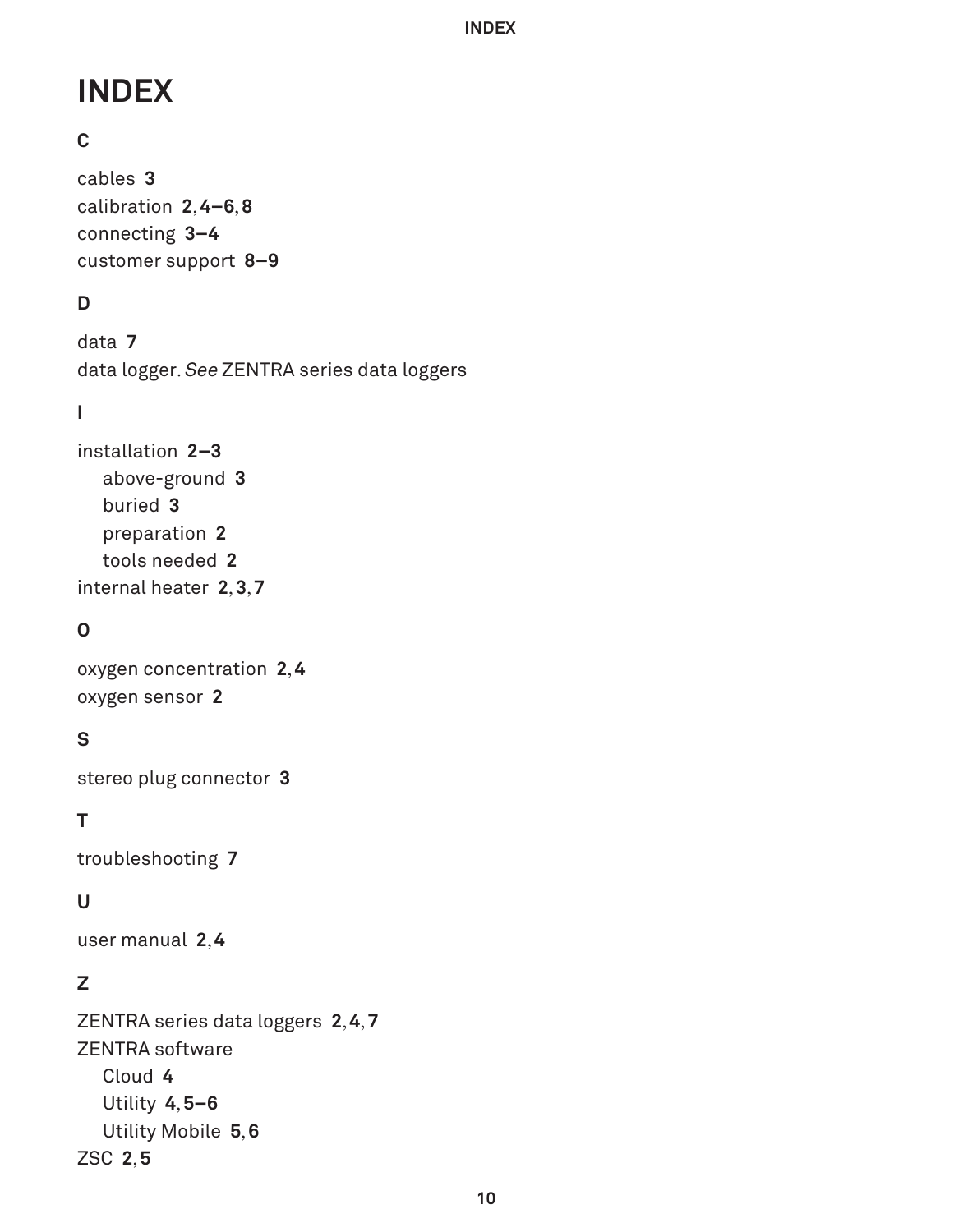#### **METER Group, Inc. USA**

2365 NE Hopkins Court Pullman, WA 99163 **T**: +1.509.332.2756 **F**: +1.509.332.5158 **E**: info@metergroup.com **W**: metergroup.com

#### **METER Group AG**

Mettlacher Straße 8, 81379 München **T**: +49 89 1266520 **F**: +49 89 12665220 **E**: info.europe@metergroup.com **W**: metergroup.de

© 2021 All Rights Reserved.